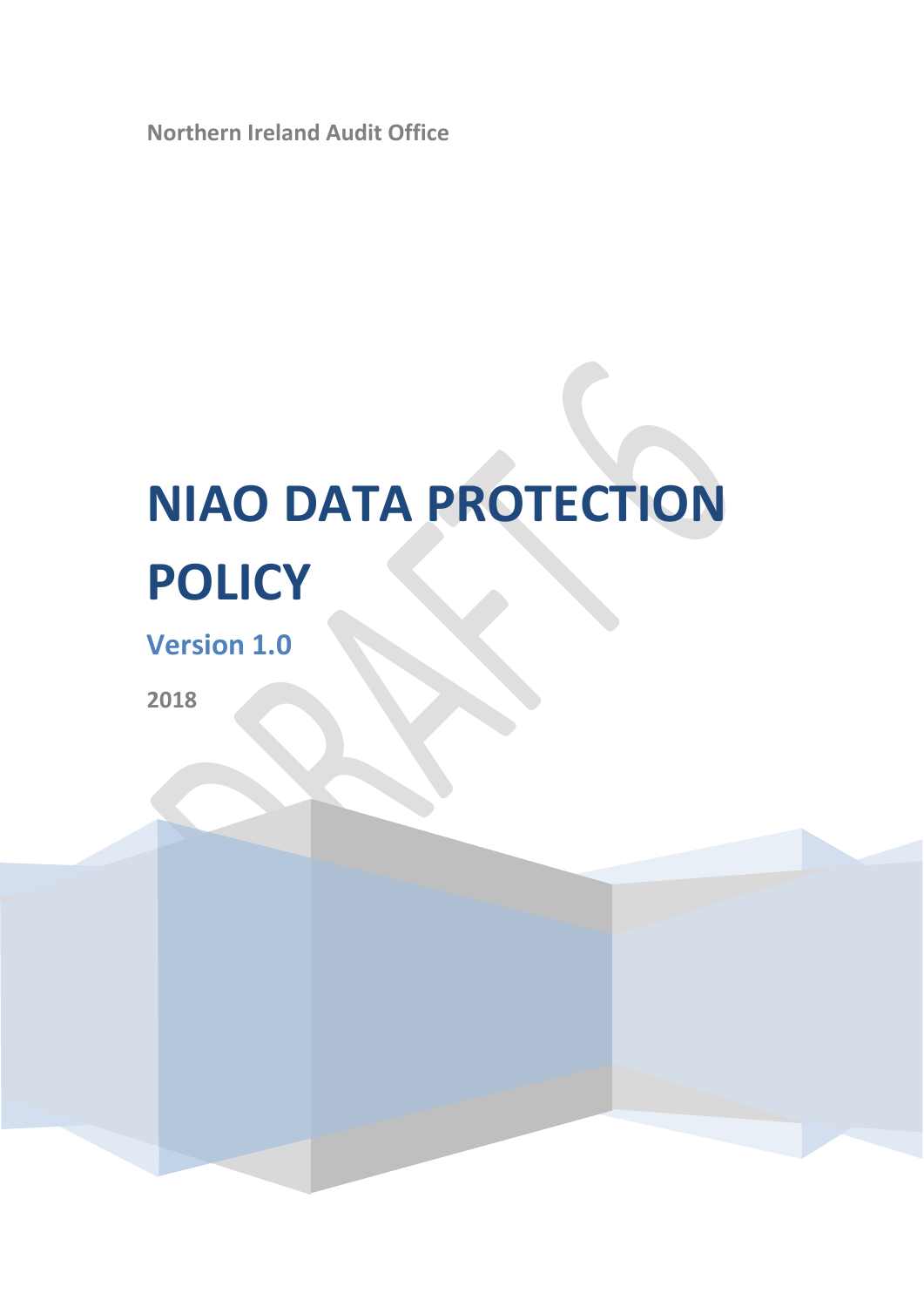| Version       | <b>Date</b> | <b>Update Origin</b> | Written by | Reviewed by |
|---------------|-------------|----------------------|------------|-------------|
|               |             |                      |            |             |
|               |             |                      |            |             |
| 1.0           |             | <b>First Issue</b>   | N Connelly | J Campbell  |
| $2.0^{\circ}$ |             | Update               |            |             |

| <b>TITLE</b>             | <b>NIAO Guide to Data Protection</b>   |
|--------------------------|----------------------------------------|
| <b>STATUS</b>            | Final                                  |
| <b>VERSION</b>           | 1.0                                    |
| <b>AUTHOR</b>            | <b>N Connelly, Information Manager</b> |
| <b>DATE OF ISSUE</b>     |                                        |
| <b>REVIEW DATE</b>       |                                        |
| <b>APPLIES TO</b>        | <b>All Staff</b>                       |
| <b>DISTRIBUTION</b>      | <b>All Staff</b>                       |
| <b>DOCUMENT LOCATION</b> | <b>Circulars on huggett</b>            |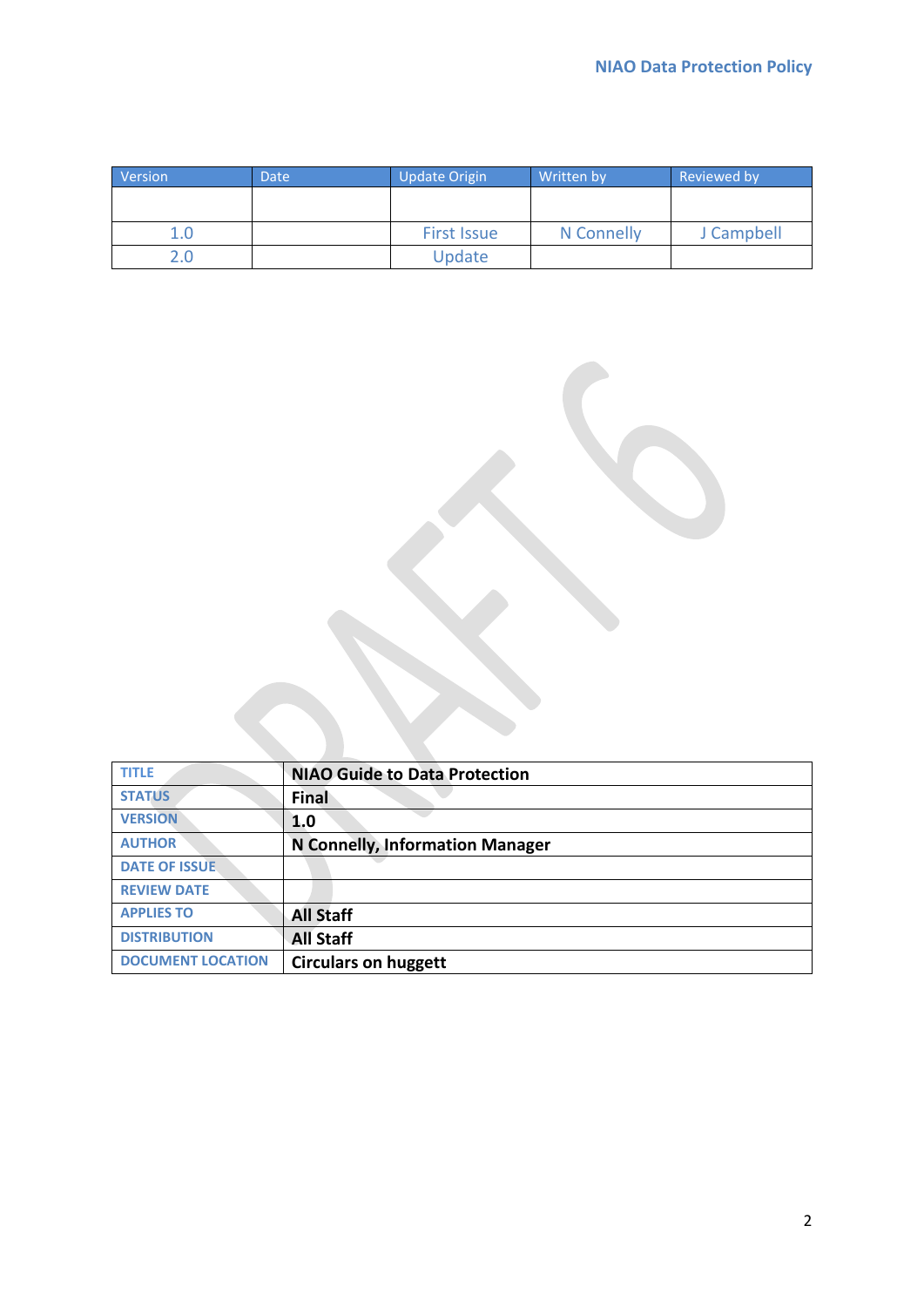# **In brief**

**.** 

The General Data Protection Regulation (GDPR) replaces the Data Protection Act 1998 (DPA) and comes into force on 25 May 2018. It will become law in UK via the Data Protection Bill.

GDPR applies to "controllers" and "processors" of personal data<sup>1</sup>. A controller determines the purposes and means of processing the data; a processor is responsible for processing it on behalf of a controller – for example, an organisation (a data controller) may utilise the services of a marketing company or a payroll firm to perform work on the data controller's behalf.

**Data Protection Principles –** GDPR sets out six principles for processing personal data were established:

- 1. It will be processed in a fair and lawful manner;
- 2. It is collected for a specified purpose;
- 3. It is adequate and relevant
- 4. It is accurate and up-to-date;
- 5. It is kept no longer than is necessary
- 6. Data held has adequate security measures in place.

**Lawful Basis –** There are six lawful bases for processing data. No single basis is 'better' or more important than the others – which basis is most appropriate for an organisation to use will depend on the organisation's purpose and relationship with the individual.

For processing personal data for audit purposes NIAO will rely on the basis of our public task; for processing personal data for HR purposes, NIAO will rely on our legal obligation.

**Individual Rights** – GDPR has enhanced the entitlements of the individual – these are

- the right to be informed over how personal data is used;
- the right of access to their personal data;
- confirmation as to whether their personal data is being processed or not and how it is being processed;
- the right to rectification if data is inaccurate or incomplete;
- the right to erasure where there is no compelling reason for its continued processing;
- the right for an individual to restrict or "block" processing in certain circumstances;
- the right to data portability (across different services);
- the right to object to the processing of an individual's personal data; and

<sup>&</sup>lt;sup>1</sup> 'Personal data", is any information relating to an identifiable person who can be directly or indirectly identified in particular by reference to an identifier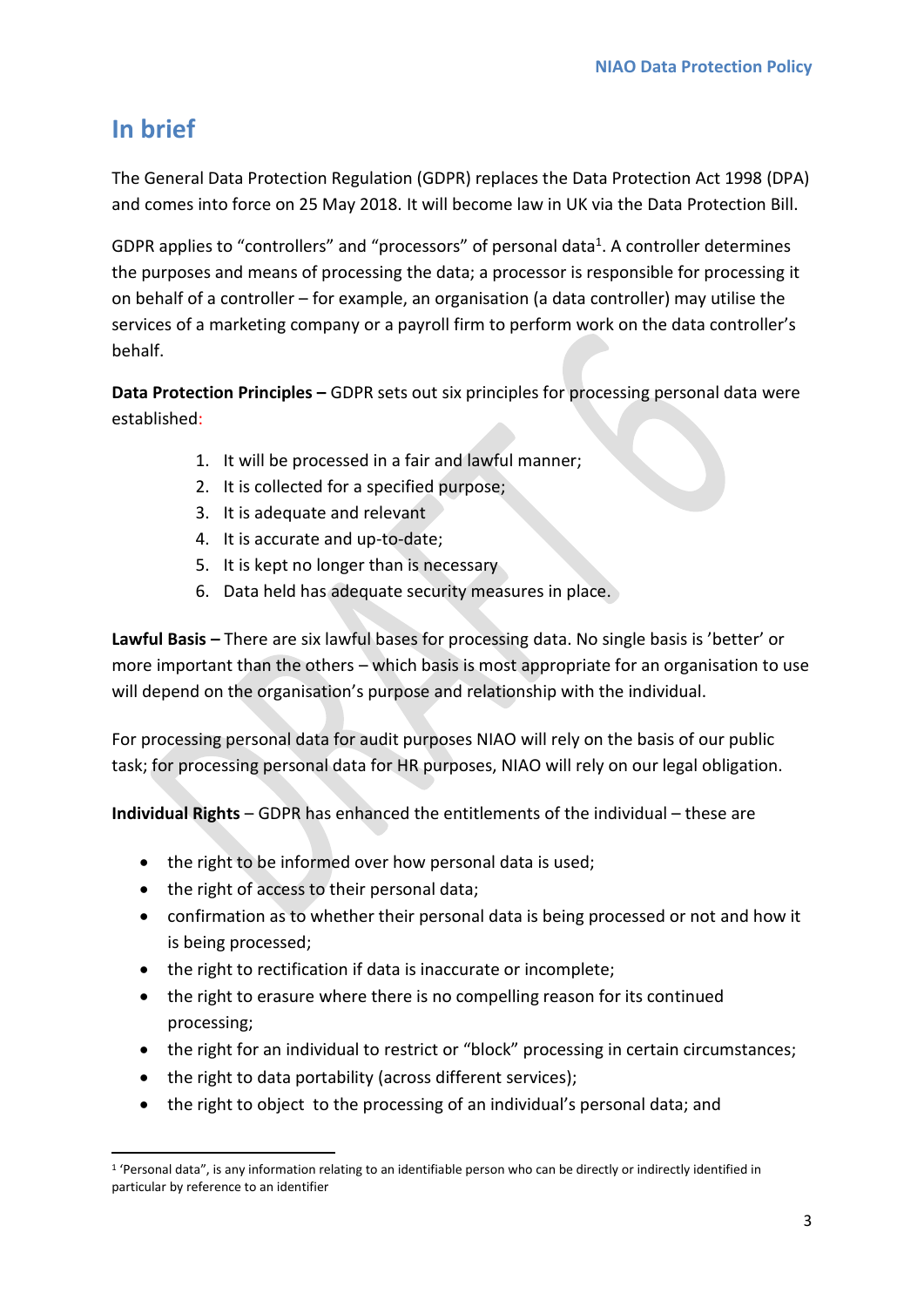• rights in relation to automated decision making and profiling.

**Accountability and Governance** – NIAO is expected to have in place comprehensive but proportionate governance measures and implement good practice tools, such as privacy impact assessments and privacy by design. This is in order to protect all data subjects from privacy and data breaches.

**Documentation –** NIAO will ensure on an annual basis that our HR data is accurate and complete; all audit work has a personal data register in place; and all staff have provided notification of any personal data held on personal folders.

**Data Protection by Design and Default** - NIAO must show that we have considered and integrated data protection into our processing activities. We will therefore ensure that privacy and data protection is a key consideration in the early stages of any project, and then throughout its lifecycle (such as, building new IT systems for storing or accessing personal data, embarking on a data sharing initiative; or using data for new purposes). As part of this process, we are required to conduct Data Privacy Impact Assessments for all new projects to ensure privacy is an integral part of all our processes.

**Data Protection Officer** - As a public authority, we are required to appoint a data protection officer (DPO). The role of the DPO is to inform and advise the Office of its obligations to comply with GDPR and other data protection laws, to monitor compliance and be the first point of contact on all data protection issues.

**Security of Personal Data** - NIAO must guard against unauthorised or unlawful processing and against accidental loss, destruction or damage. This includes having appropriate encryption and passwords on laptops, secure retention of paper files and full compliance with the clear desk policy.

**Data Breaches** - We are also required to have a procedure in place for reporting personal data breaches. Included in these requirements is a need to identify what information has been breached, to notify ICO within 72 hours of becoming aware of the breach and inform those individuals without undue delay.

Non-compliance with any of these regulations can lead in fines of up to 20 million euro.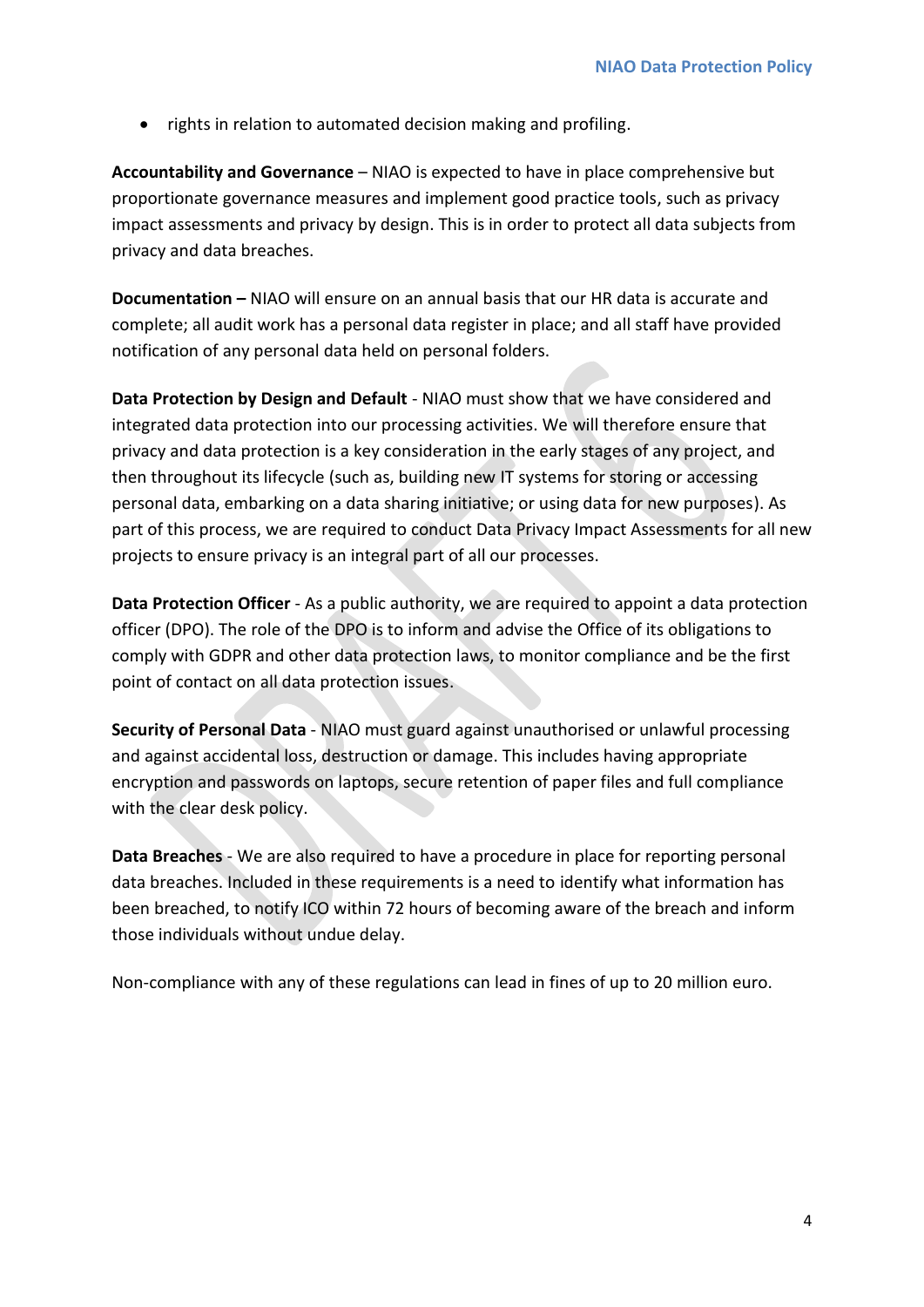## **Introduction**

The General Data Protection Regulation (GDPR) replaces all data protection legislation in all EU member states (including the Data Protection Act 1998 (DPA) and comes into force on 25 May 2018. GDPR will be incorporated into UK law via the Data Protection Bill.

While many of the themes, high level requirements and language of GDPR are not vastly different from the legislation it replaces, it does impose new obligations and stricter requirements on organisations covered by the Regulation.

# **Who does GDPR apply to?**

GDPR applies to "controllers" and "processors". A controller determines the purposes and means of processing personal data; a processor is responsible for processing personal data on behalf of a controller – for example, an organisation (a data controller) may utilise the services of a marketing company or a payroll firm to perform work on the data controller's behalf.

GDPR applies to processing carried out by organisations operating within the EU. It also applies to organisations outside the EU that offer goods and services to individuals in the EU.

GDPR does not apply to certain activities including processing covered by the Law Enforcement Directive, processing for national security purposes and processing carried out by individuals purely for personal/household activities.

# **What information does GDPR apply to?**

GDPR applies to "personal data" meaning any information relating to an identifiable person who can be directly or indirectly identified in particular by reference to an identifier.

This definition provides for a wide range of personal identifiers to constitute personal data. The most obvious examples of this are name or an identification number. The GDPR also covers less obvious examples of personal data, such as an IP address, location data, mobile device identifier or factors specific to the physical, cultural or social identity of that person. These identifiers reflect changes in technology and the way organisations collect information about people.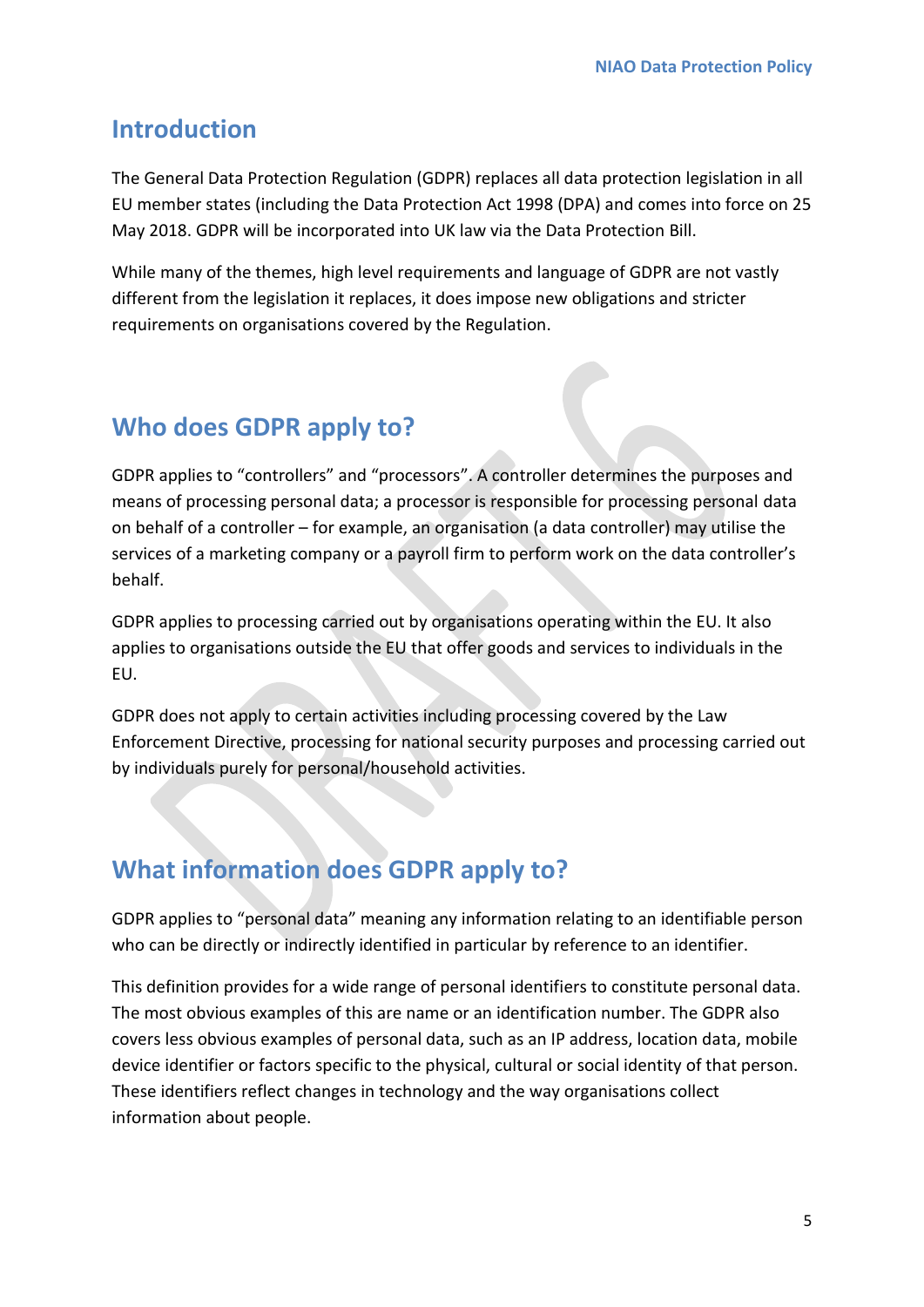GDPR applies to both automated personal data and to manual filing systems where personal data are accessible according to specific criteria.

The Regulation also covers the circumstances under which the processing of "special categories of data" (also known as "sensitive personal data") may take place. The categories of data which are considered "sensitive" have been expanded from previous legislation – they now include genetic and biometric data as well as information about health, ethnic origin, sexual orientation, and political or religious beliefs.

Personal data relating to criminal convictions and offences are not included.

## **Data Protection Principles**

Under GDPR, the data protection principles set out the main responsibilities for organisations. These principles, as set out in the DPA, remain but they have been condensed into six as opposed to eight principles within Article 5 of the GDPR. This states that personal data must be:

**Principle 1: Processed fairly, lawfully and in a transparent manner in relation to individuals;**

**Principle 2: Collected for specified, explicit and legitimate purposes and not further processed for other purposes incompatible with those purposes; further processing for archiving purposes in the public interest, scientific or historical research purposes or statistical purposes shall not be considered to be incompatible with the initial purposes;**

**Principle 3: Adequate, relevant and limited to what is necessary in relation to the purposes for which they are processed;**

**Principle 4: Accurate and, where necessary, kept up to date; every reasonable step must be taken to ensure that personal data that are inaccurate, having regard to the purposes for which they are processed, are erased or rectified without delay;**

**Principle 5: Kept in a form that permits identification of data subjects for no longer than is necessary for the purposes for which the personal data are processed; personal data may be stored for longer periods insofar as the personal data will be processed solely for archiving purposes in the public interest, scientific or historical research purposes or statistical purposes subject to implementation of the appropriate technical and organisational measures required by GDPR in order to safeguard the rights and freedoms of individuals; and**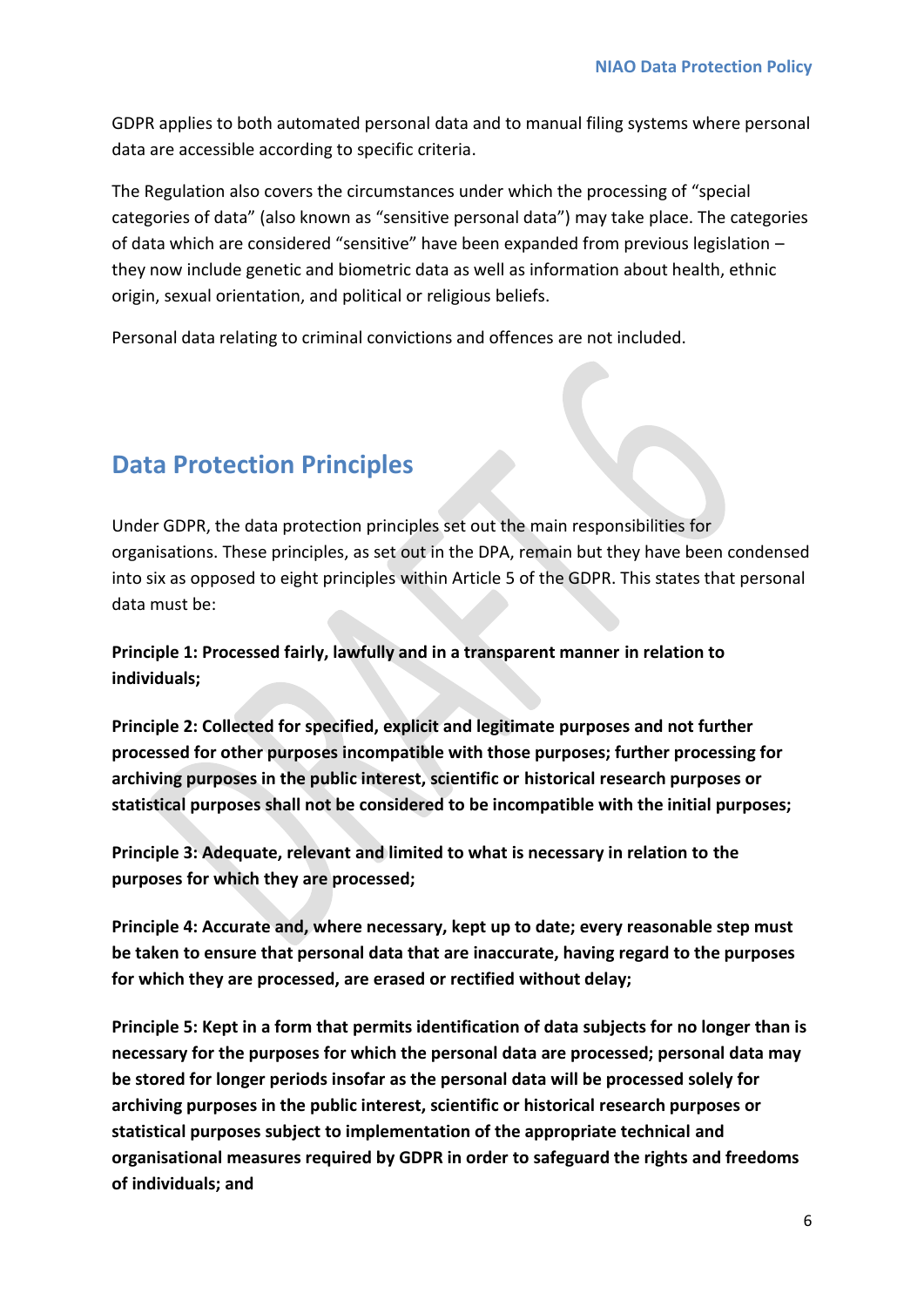**Principle 6: Processed in a manner that ensures appropriate security of the personal data, including protection against unauthorised or unlawful processing and against accidental loss, destruction or damage, using appropriate technical or organisational measures**.

Article 5(2) of GDPR requires that the controller shall be responsible for, and be able to demonstrate, compliance with the principles.

# **Lawful basis for processing**

There are six available lawful bases for processing. No single basis is 'better' or more important than the others – which basis is most appropriate for an organisation to use will depend on the organisation's purpose and relationship with the individual.

These are broadly similar to the old conditions for processing, although there are some differences. The biggest change is for public authorities, who now need to consider the new 'public task' basis first for most of their processing, and have more limited scope to rely on consent or legitimate interests.

The GDPR also brings in new accountability and transparency requirements. Organisations need to make sure they clearly document their lawful basis so they can demonstrate compliance in line with Articles 5(2) and 24.

#### **What are the lawful bases for processing?**

The lawful bases for processing are set out in Article 6 of the GDPR. At least one of these must apply whenever personal data is processed:

**(a) Consent:** the individual has given clear consent for you to process their personal data for a specific purpose.

**(b) Contract:** the processing is necessary for a contract you have with the individual, or because they have asked you to take specific steps before entering into a contract.

**(c) Legal obligation:** the processing is necessary for you to comply with the law (not including contractual obligations).

**(d) Vital interests:** the processing is necessary to protect someone's life.

**(e) Public task:** the processing is necessary for you to perform a task in the public interest or for your official functions, and the task or function has a clear basis in law.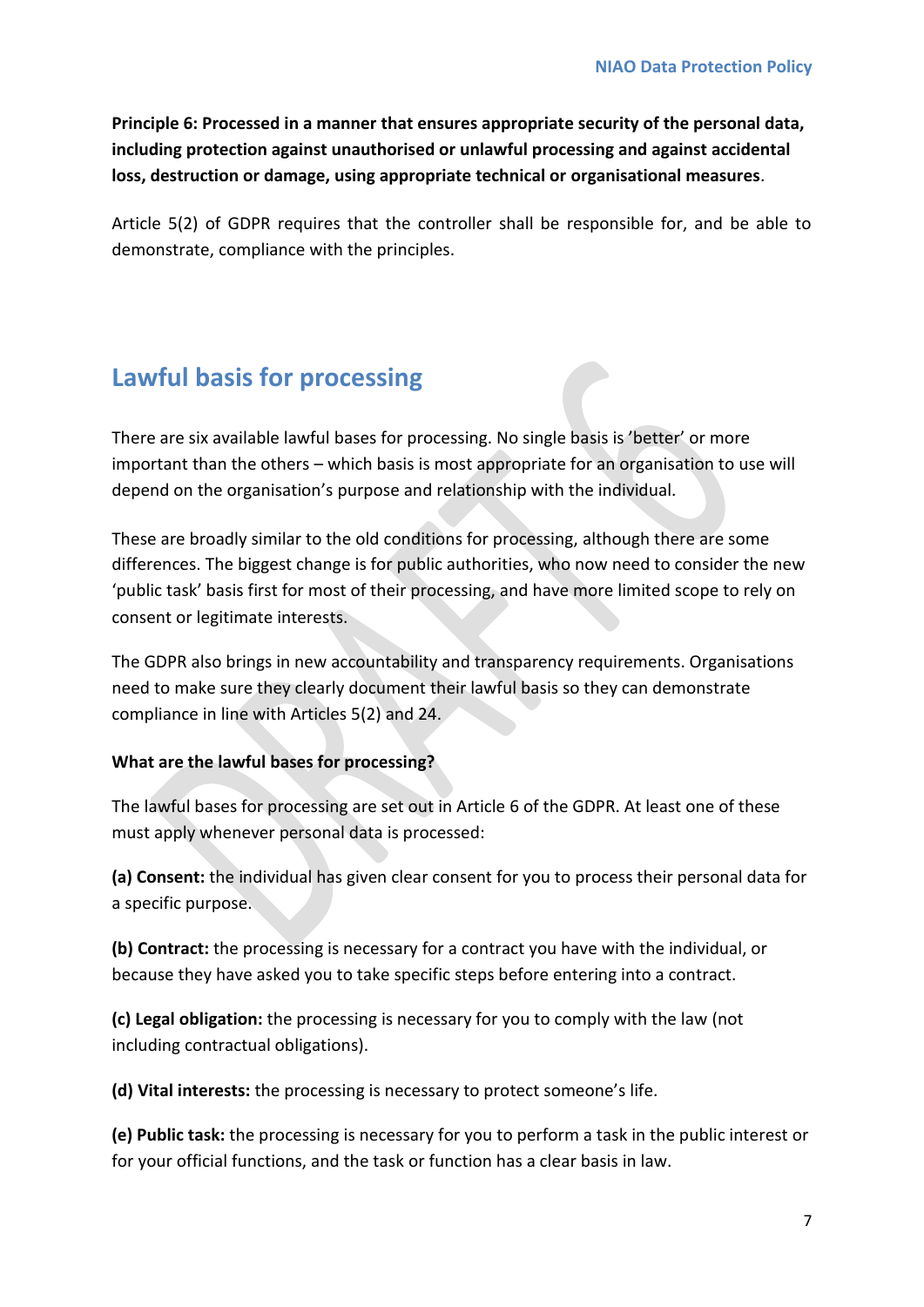**(f) Legitimate interests:** the processing is necessary for your legitimate interests or the legitimate interests of a third party unless there is a good reason to protect the individual's personal data which overrides those legitimate interests. (This cannot apply if you are a public authority processing data to perform your official tasks.)

#### **What is NIAO's lawful basis for processing?**

**NIAO's lawful basis for processing personal data for audit purposes is in our pursuit of our public task which has a clear basis in law**. We are required to process personal data in order to comply with our legislative responsibilities as set out in The Audit (Northern Ireland) Order 1987; Government Resources and Accounts (Northern Ireland) Act 2001; the Audit and Accountability (Northern Ireland) Order 2003 and the Local Government (Northern Ireland) Order 2005. Effectively, our public task may be defined as a requirement to conduct our audits and economy, efficiency and effectiveness examinations as set out in our legislation.

Our processing of personal data is necessary for the performance of a task carried out in the public interest and in the exercise of the official authority vested in the C&AG, the Local Government Auditor and NIAO. 'Necessary' means that the processing must be a targeted and proportionate way of achieving our purpose. We do not need to have a lawful basis for processing if there is another reasonable and less intrusive way to achieve the same result.

It is important that we clearly identify the lawful basis of our processing as this has a direct impact on the rights that are available to individuals in respect of their personal data. Individuals' rights to erasure and data portability do not apply in circumstances where processing is carried out on the basis of public task; however, individuals do have a right to object.

NIAO processing of personal data is also necessary to comply with our **legal obligations.** Article 6(3) requires that the legal obligation must be laid down by UK or EU law. We do not need to have a legal obligation specifically requiring the processing activity – rather, our overall purpose must be to comply with a legal obligation which has a sufficiently clear basis in either common law or statute. **This basis applies principally to our processing for HR and other personnel related matters**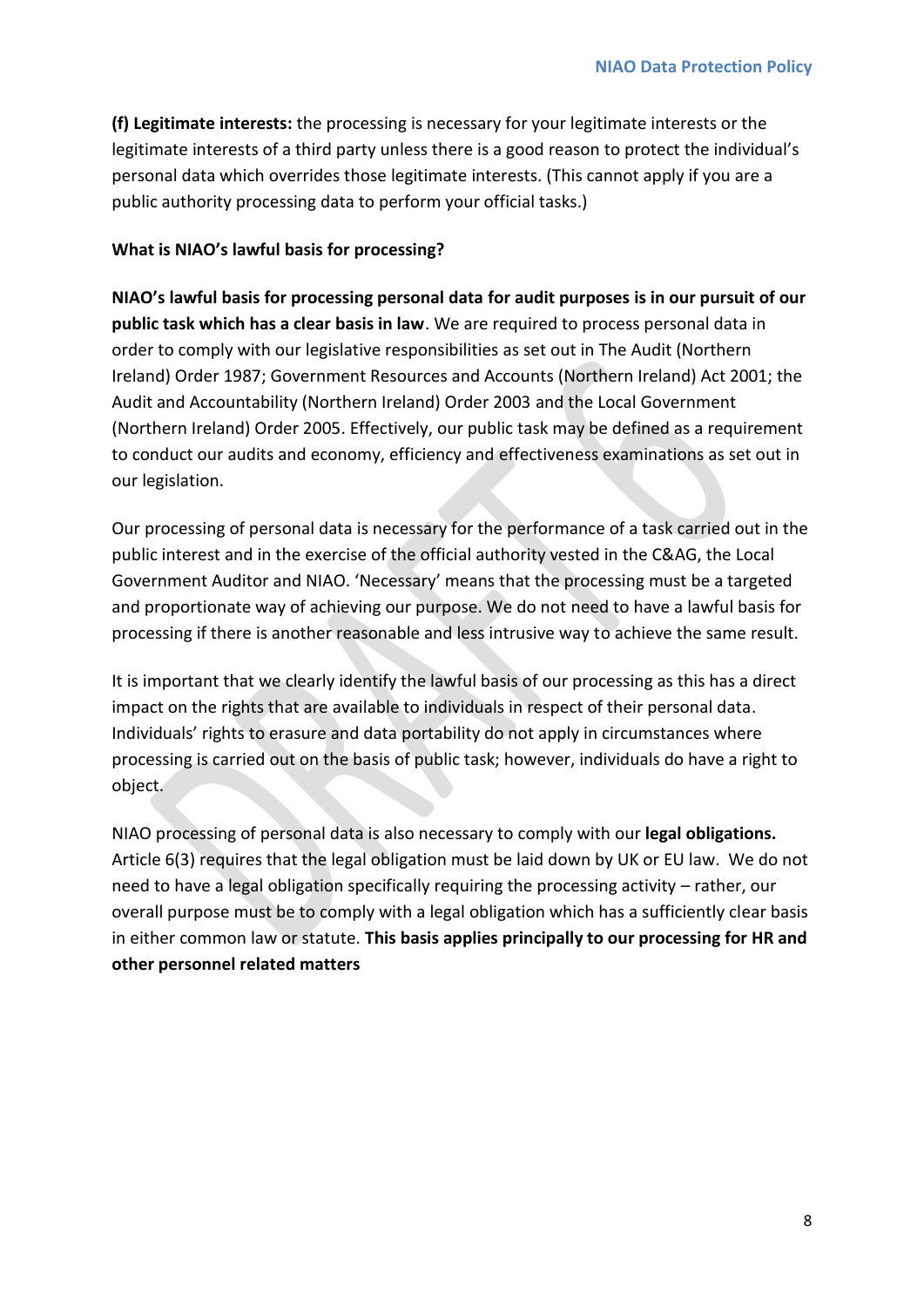# **Individual Rights**

Under GDPR, the rights of individuals are provided for as follows:

**Right to be informed-** this encompasses the obligation to provide "fair processing information" as appropriate and emphasises the need for transparency over how personal data is used.

**Right of access** – individuals have the right to access their personal data. This right allows individuals to be aware of and verify the lawfulness of processing. Any individual, who makes a subject access request (SAR) in writing and on production of appropriate proof of identity, will be provided with a copy of any personal data held relating to them by NIAO.

Under GDPR, individuals have the right to obtain:

- Confirmation that their data is being processed;
- Access to their personal data; and
- Other supplementary information.

A copy of the information must be provided free of charge (there are some exceptions to this) and at the latest within one month of receiving the request.

#### **A data subject is entitled to be provided with confirmation as to whether their personal data is being processed or not and if so:**

- The purpose and legal basis for processing;
- The categories of personal data concerned;
- The recipients of the personal data;
- The period the data will be stored;
- The existence of any rights they have in respect of the data (for example rectification); and
- The existence of their right to complain to ICO.

A SAR can be refused if it is "manifestly unfounded" or excessive.

**Right to rectification** – GDPR gives individuals the right to have personal data rectified if it is inaccurate or incomplete. The data must be rectified within one month of receiving the request.

**Right to erasure** - this is also known as the "right to be forgotten". The broad principle underpinning this right is to enable an individual to request the deletion or removal of personal data where there is no compelling reason for its continued processing.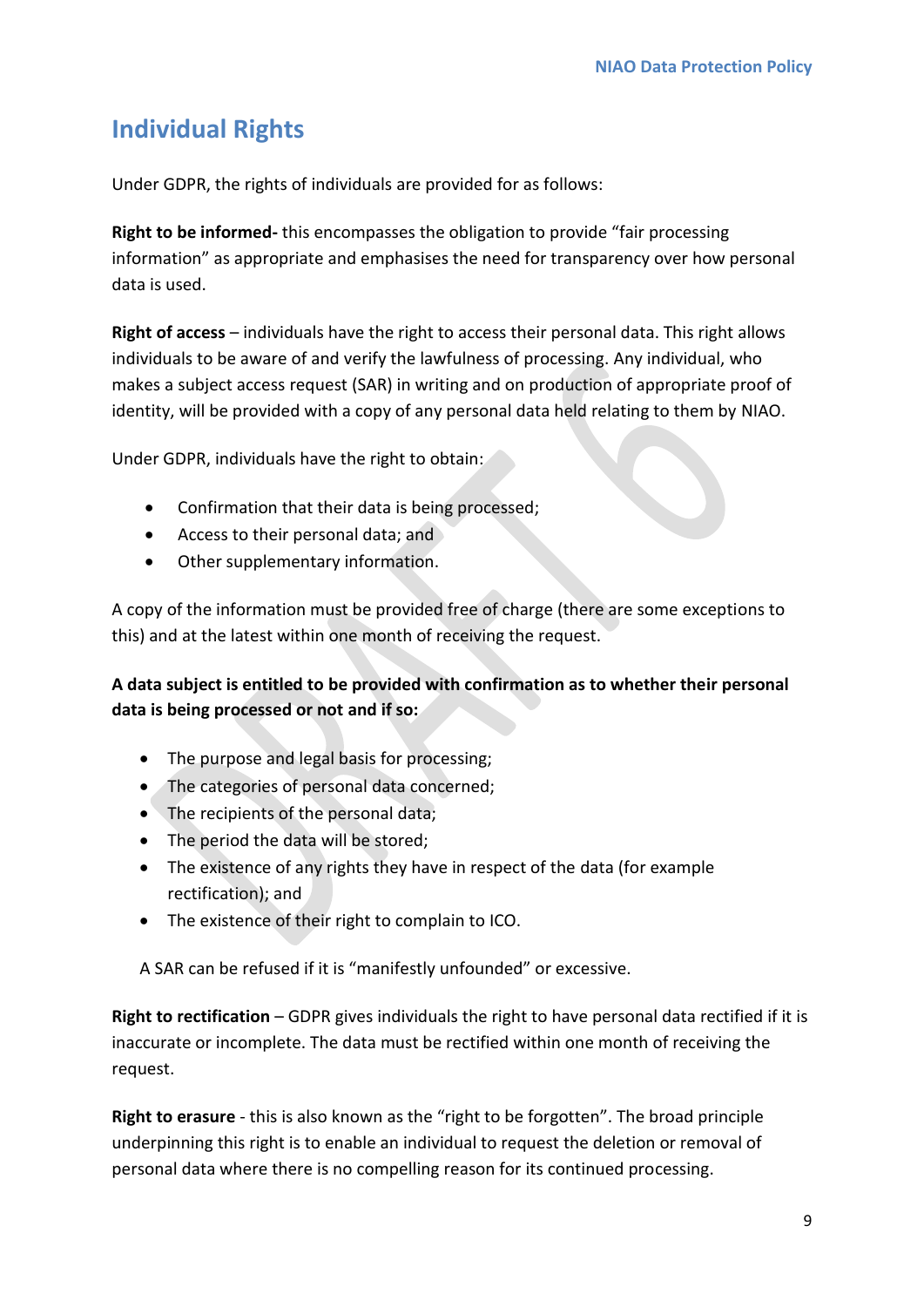The right to erasure does not provide an absolute 'right to be forgotten'. Individuals have a right to have personal data erased and to prevent processing in specific circumstances as set out below:

- Where the personal data is no longer necessary in relation to the purpose for which it was originally collected/processed;
- When the individual withdraws consent;
- When the individual objects to the processing and there is no overriding legitimate interest for continuing the processing;
- The personal data was unlawfully processed (ie otherwise in breach of the GDPR);
- The personal data has to be erased in order to comply with a legal obligation; or
- The personal data is processed in relation to the offer of information society services to a child;

Under the GDPR, (and unlike DPA), this right is not limited to processing that causes unwarranted and substantial damage or distress.

Specific circumstances where the right to erasure does not apply, are as follows:

- To exercise the right of freedom of expression and information;
- To comply with a legal obligation for the performance of a public interest task or exercise of official authority;
- For public health purposes in the public interest;
- For archiving purposes in the public interest, scientific research historical research or statistical purposes; or
- In the exercise or defence of legal claims.

The lawful basis of processing, therefore, can impact on which rights are available to individuals. In the case of NIAO, our lawful base for processing personal data for audit purposes is "Public Task": for that reason the right to erasure is not available to individuals for personal data used in performing our audit function. NIAO HR data is processed in accordance with a legal obligation and the right to erasure does not exist in that circumstance either.

**Right to restrict processing** – Individuals have the right to "block" or suppress processing of personal data. In those circumstances, as detailed below, a data controller can store the personal data, but not further process it:

- Where an individual contests the accuracy of the personal data, you should restrict the processing until you have verified the accuracy of the personal data;
- Where an individual has objected to the processing (where it was necessary for the performance of a public interest task or purpose of legitimate interests), and you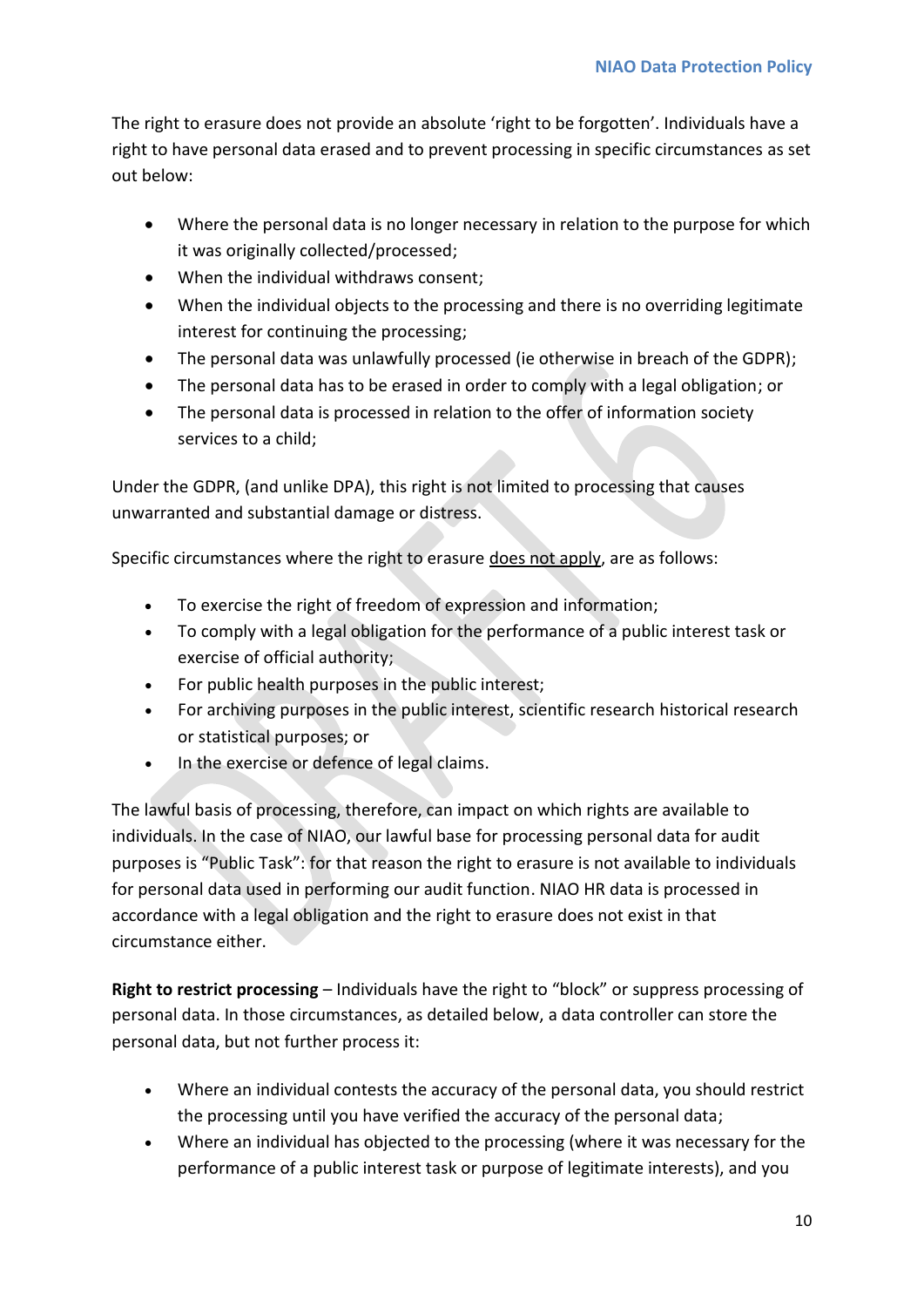are considering whether your organisation's legitimate grounds override those of the individual;

- When processing is unlawful and the individual opposes erasure and requests restriction instead; or
- If an organisation no longer needs the personal data but the individual requires the data to establish, exercise or defend a legal claim.

**Right to data portability** – The right to data portability allows individuals to obtain and reuse their personal data for their own purposes across different services. It allows them to move, copy or transfer personal data easily from one IT environment to another in a safe and secure way, without hindrance to usability.

Some organisations in the UK already offer data portability through the midata<sup>2</sup> and similar initiatives which allow individuals to view, access and use their personal consumption and transaction data in a way that is portable and safe.

This right to data portability applies:

**.** 

- To personal data an individual has provided to a controller;
- Where the processing is based on the individual's consent or for the performance of a contract; and
- When processing is carried out by automated means.

The right to data portability does not apply to any personal data processed by NIAO.

**Right to object -** Individuals have the right to object to:

- Processing based on legitimate interests or the performance of a task in the public interest/exercise of official authority (including profiling);
- Direct marketing (including profiling); and
- Processing for purposes of scientific/historical research and statistics

Individuals must have an objection on "grounds relating to his or her particular situation."

#### **Right in relation to automated decision making and profiling -** The GDPR has provisions on:

 Automated individual decision-making (making a decision solely by automated means without any human involvement);and

<sup>&</sup>lt;sup>2</sup> midata is used to improve transparency across the banking industry by providing personal current account customers access to their transactional data for their account(s), which they can upload to a third party price comparison website to compare and identify best value. A price comparison website displays alternative current account providers based on their own calculations.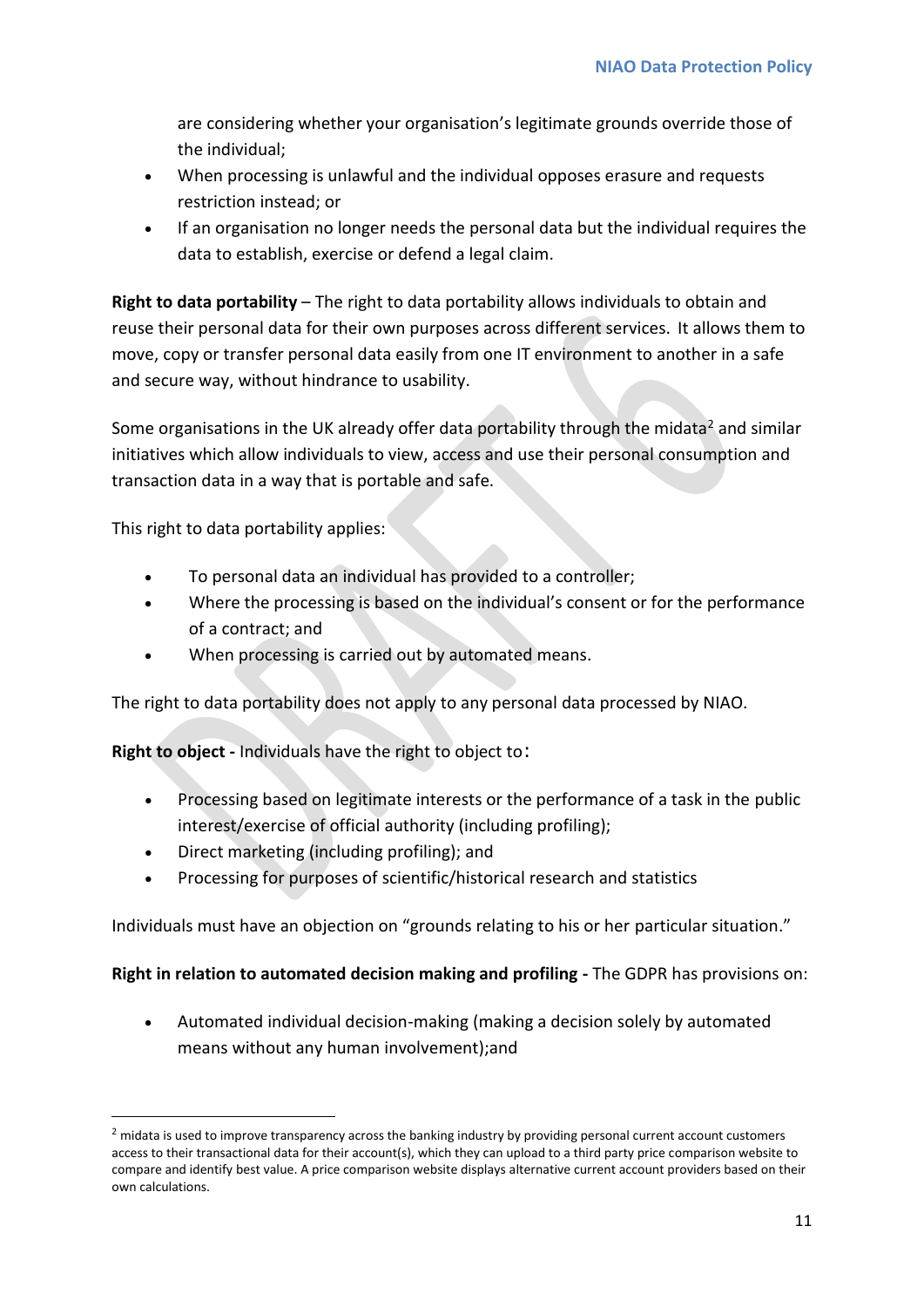Profiling (automated processing of personal data to evaluate certain things about an individual).

# **Accountability and Governance**

The GDPR includes provisions that promote accountability and governance. These complement the GDPR's transparency requirements. While the principles of accountability and transparency have previously been implicit requirements of data protection law, the GDPR's emphasis elevates their significance.

Organisations are expected to put into place comprehensive but proportionate governance measures. Good practice tools such as privacy impact assessments and privacy by design are now legally required in certain circumstances.

Ultimately, these measures should minimise the risk of breaches and uphold the protection of personal data. Practically, this is likely to mean more policies and procedures for organisations, although many organisations will already have good governance measures in place.

## **How do we demonstrate compliance with the accountability principle?**

We will:

- Implement appropriate technical and organisational measures that ensure and demonstrate compliance. This includes internal data protection procedures such as staff training, internal audits of processing activities, and reviews of internal HR policies;
- Maintain relevant documentation on processing activities;
- Appoint a Data Protection Officer;
- Implement measures that meet the principles of data protection by design and data protection by default. Measures could include:
	- data minimisation;
	- pseudonymisation;
	- transparency;
- Allow individuals to monitor processing through their right to rectify their data; and
- Create and improve security features on an ongoing basis.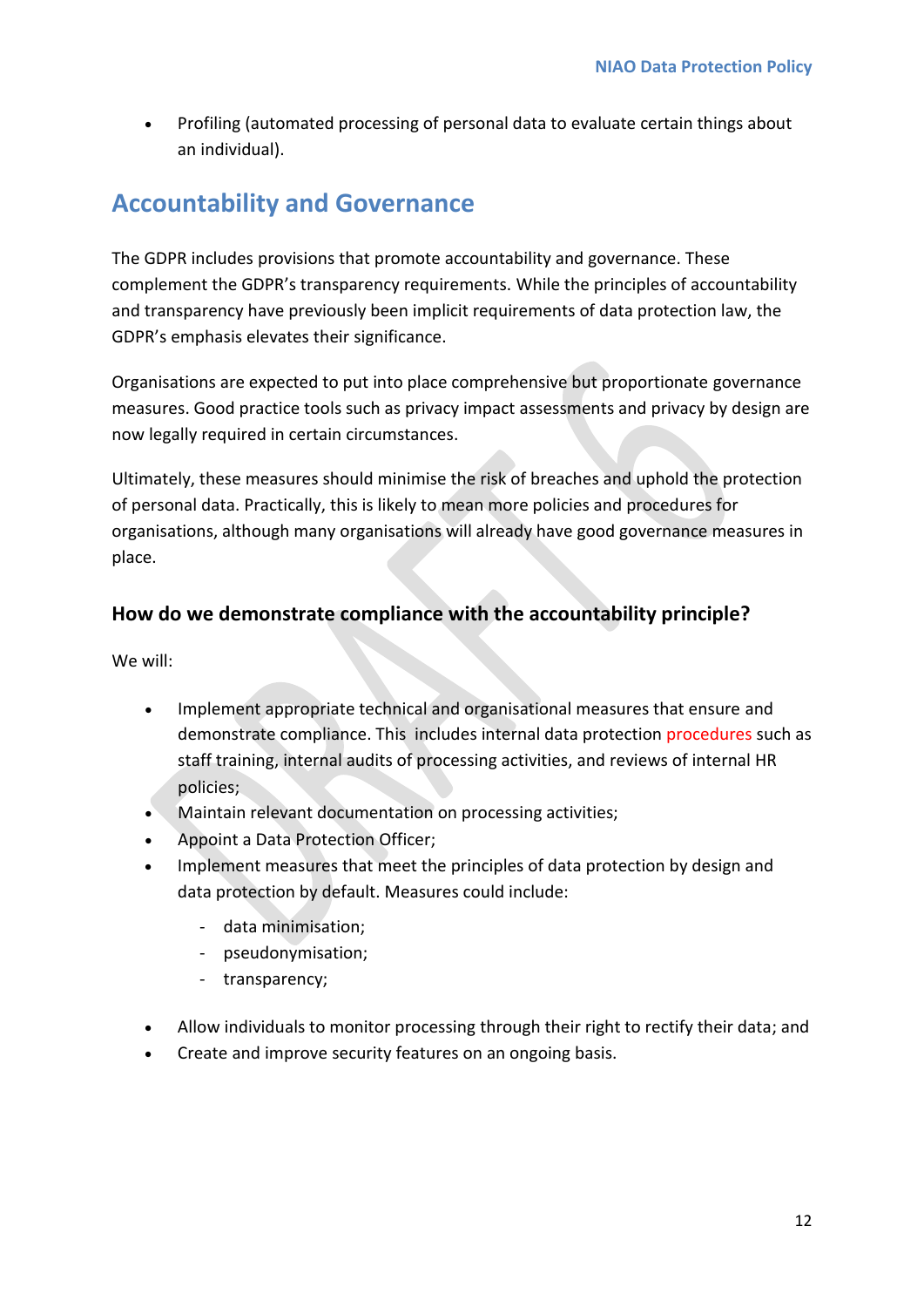## **Documentation**

The documentation of processing activities is a new requirement under GDPR. The GDPR contains explicit provisions about documenting processing activities. There are some similarities between documentation under GDPR and the information we provide to ICO as part of the registration process.

## **What NIAO needs to document ?**

Under GDPR, the level of documentation required about an organisation is linked to its size. Organisations with 250 or more employees must document all processing activities. There is a limited exemption for organisations who fall below that threshold.

For NIAO, we only need to document processing activities that:

- Are not occasional; or
- Could result in a risk to the rights and freedom of individuals; or
- Involve the processing of special categories of data or criminal conviction and offence data.

To comply with this requirement we will document, in writing:

- Our processing of personal data for all HR purposes;
- Our processing of personal data for financial audit and public reporting purpose, using a personal data register for each audit;
- Communicate the purpose and results of our processing to audited bodies in the Letter of Understanding and RTTCWG respectively;
- Maintain records on data sharing and retention; and
- Make the records available to the ICO on request.

Annually we will ensure that

- HR data is accurate and complete;
- All audit work has a personal data register in place; and
- All staff have provided notification of any personal data held on personal folders.

The results of these annual compliance checks will be reported to SMT.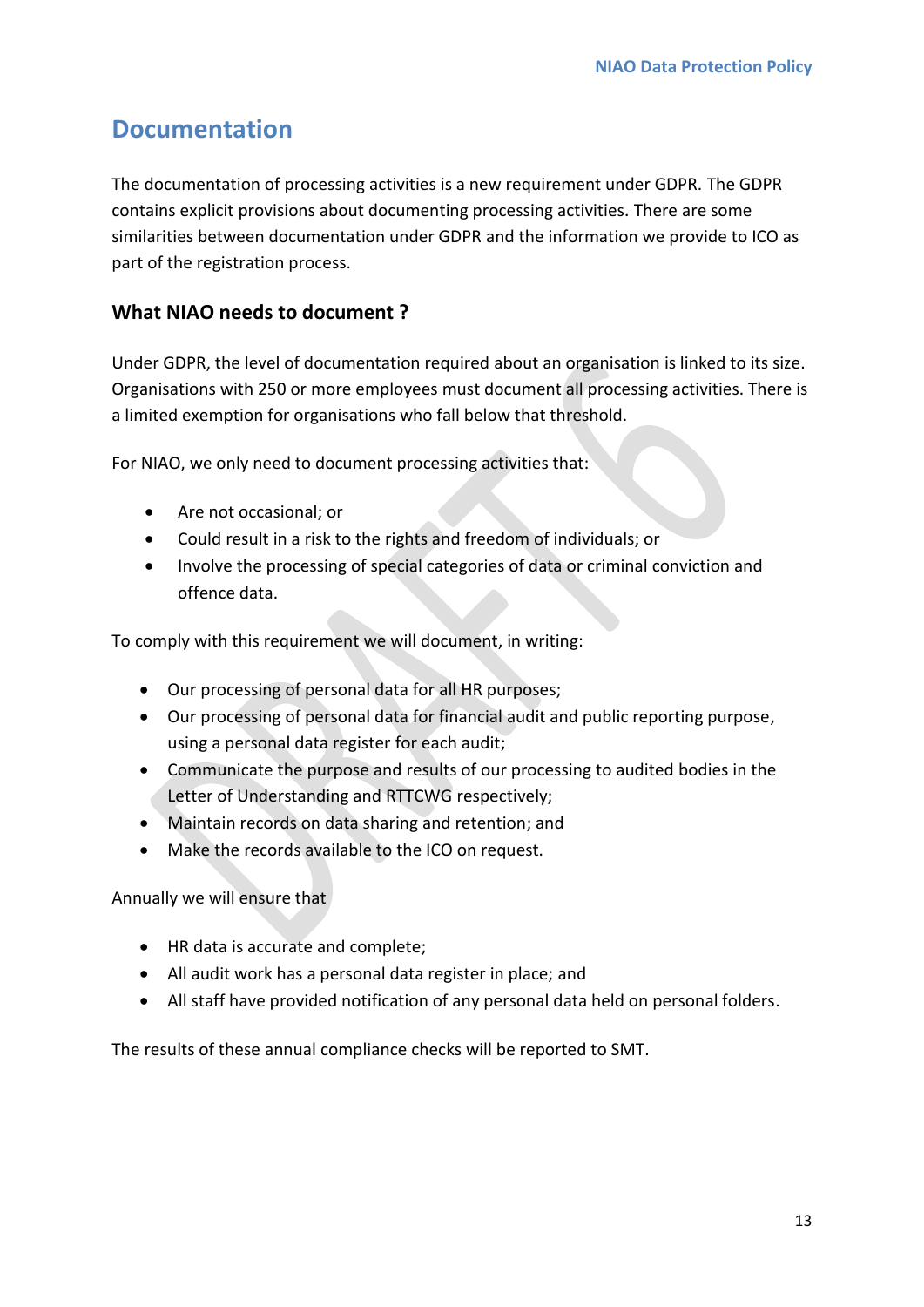# **Data Protection by Design and Default**

## **What is 'privacy by design'?**

Under GDPR there is a general obligation to implement technical and organisational measures to show that, as an organisation, we have considered and integrated data protection into our processing activities. Privacy by design has always been an implicit requirement of data protection. It is an approach to projects that promotes privacy and data protection compliance from the start. The ICO encourages organisations to ensure that privacy and data protection is a key consideration in the early stages of any project, and then throughout its lifecycle. For example when:

- Building new IT systems for storing or accessing personal data;
- Developing legislation, policy or strategies that have privacy implications;
- Embarking on a data sharing initiative; or
- Using data for new purposes.

## **Benefits of taking a 'privacy by design' approach**

Taking a privacy by design approach is an essential tool in minimising privacy risks and building trust. Designing projects, processes, products or systems with privacy in mind at the outset can lead to benefits which include:

- Potential problems are identified at an early stage, when addressing them will often be simpler and less costly;
- Increased awareness of privacy and data protection across an organisation;
- Organisations are more likely to meet their legal obligations and less likely to breach the Data Protection legislation; and
- Actions are less likely to be privacy intrusive and have a negative impact on individuals.

## **How do we demonstrate that we comply with the 'privacy by design' principle?**

- All our working practices should anticipate and prevent privacy invasive events before they happen. All staff must ensure any personal data is handled appropriately;
- Personal data should be automatically protected in any given IT system or business practice – password protection and anonymisation are essential considerations in this regard;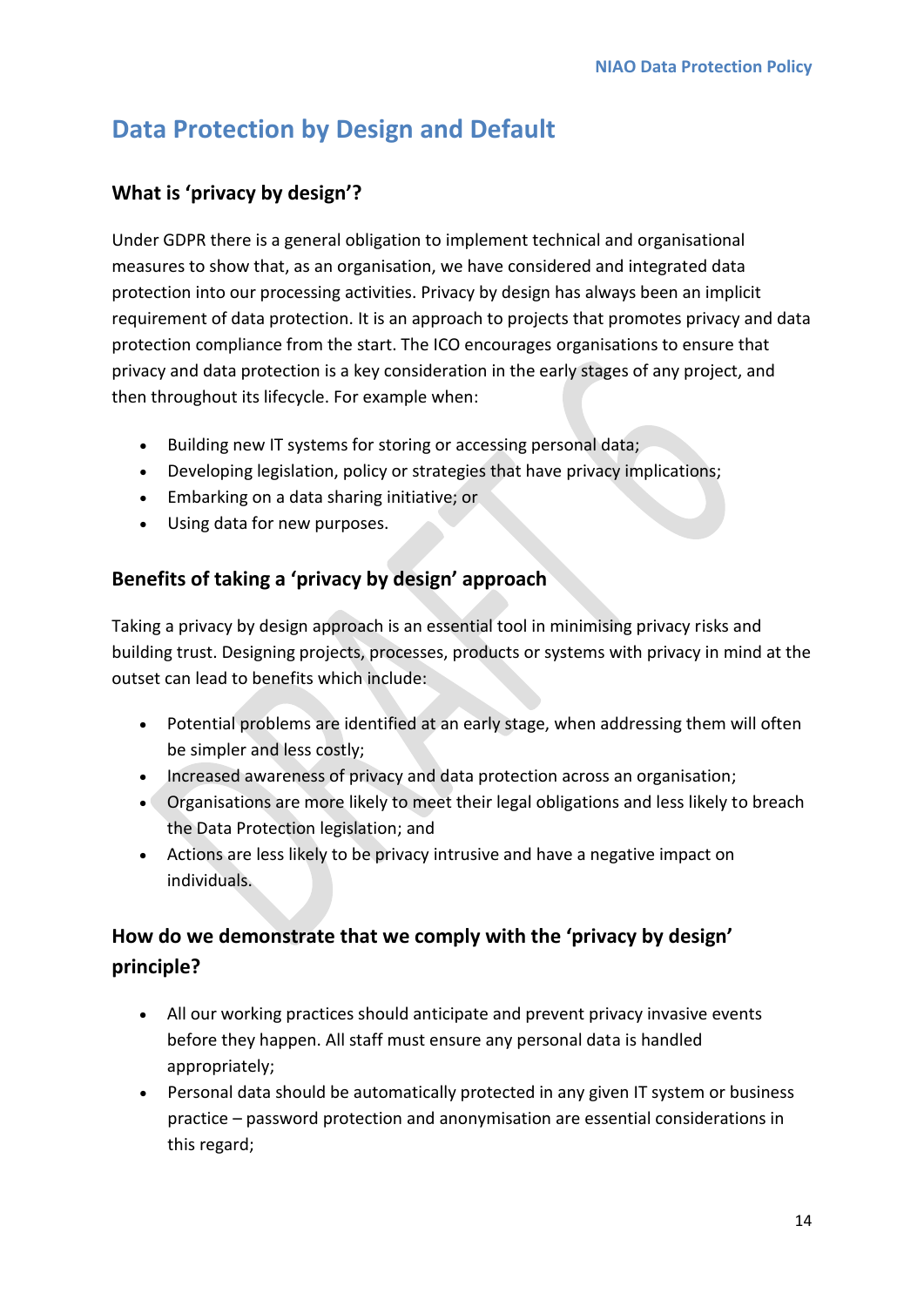- There should be end-to-end security for personal data. Strong security measures are essential to privacy from start to finish. Data should be securely collected, retained and then securely destroyed at the end of the process in a timely fashion;
- Privacy by design should be embedded in all our business practices. Privacy should be an essential component of the process being delivered.
- We should provide assurances to all stakeholders that whatever the business practice or technology involved, it is operating according to the stated objectives.

Information technology allows us to protect privacy through methods such as removing personal identifiers from data, or by encrypting personal information in a manner so that it can only be viewed by those authorised to do so.

Privacy is good for any organisation – privacy should be treated as a business issue, not a compliance issue. In line with GDPR we must demonstrate accountability and transparency in or handling of personal data.

Security considerations are key in maintaining privacy of personal data. It is important that our physical and technological security measures are in place and implemented. We may put away records each evening but if they are placed in an unlocked cabinet, then the privacy of that information cannot be assured.

# **Data Protection Impact Assessments**

Data protection impact assessments (also known as privacy impact assessments or PIAs) are a tool which can help organisations identify the most effective way to comply with their data protection obligations and meet individuals' expectations of privacy. It's a documenting process which will allow any organisation to systematically describe and analyse its intended processing of personal data, helping to identify and minimise data protection issues at an early stage. An effective DPIA will allow organisations to reduce the associated costs and damage to reputation, which might otherwise occur - the use of DPIAs is an integral part of taking a privacy by design approach and will be applied in all future NIAO projects where personal data may be processed.

**It is essential, then, that NIAO Data Protection Officer, is consulted at the planning stage for any new procedure or process to provide advice on the completion of a PIA.**

## **Data Protection Officers**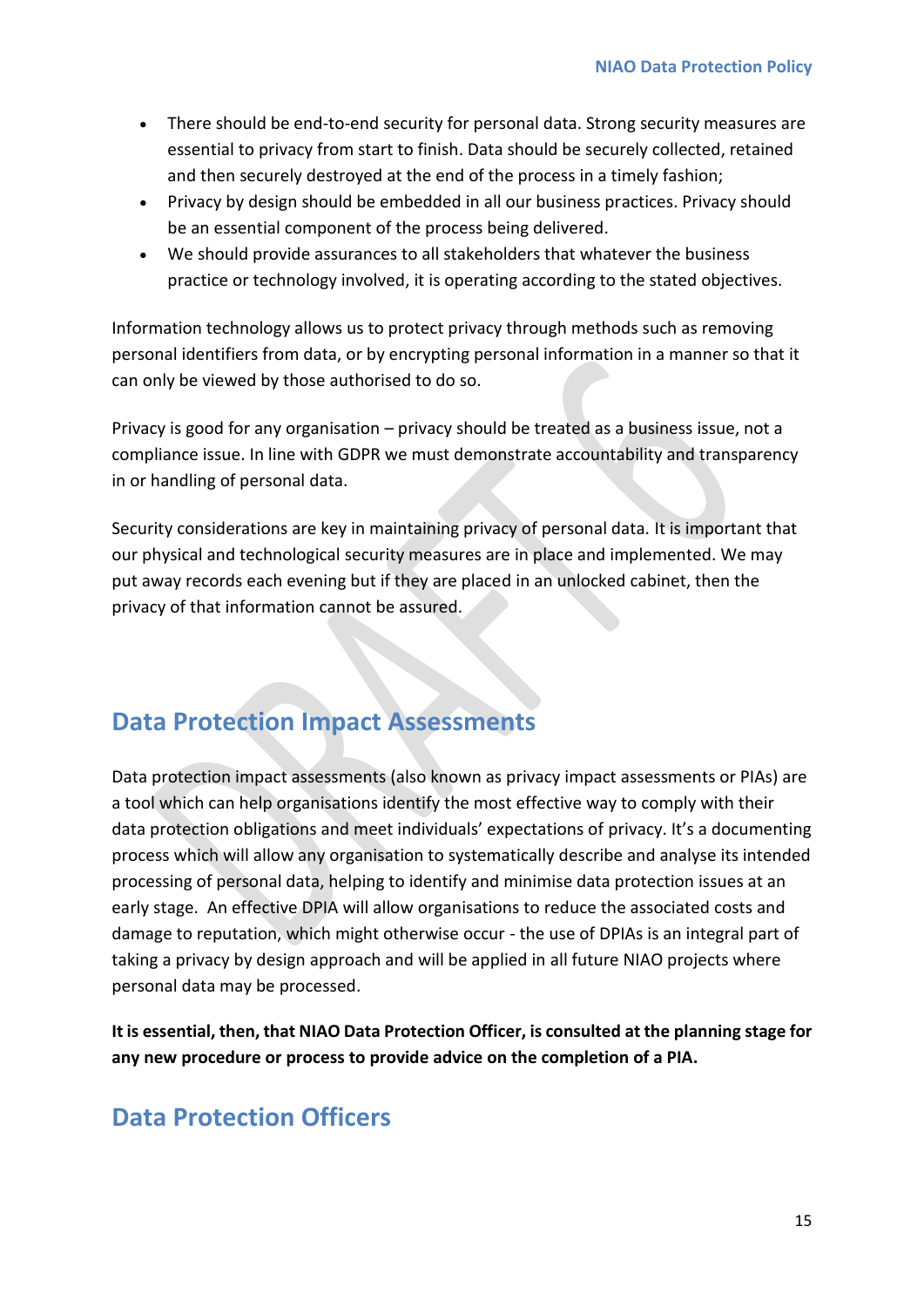The GDPR makes it a requirement that organisations appoint a data protection officer (DPO) in some circumstances. The GDPR also contains provisions about the tasks a DPO should carry out and the duties of the employer in respect of the DPO.

## **When does a Data Protection Officer need to be appointed under the GDPR?**

Under the GDPR, you **must** appoint a DPO if you:

- Are a public authority; or
- Carry out large scale systematic monitoring of individuals (for example, online behaviour tracking); or
- Carry out large scale processing of special categories of data or data relating to criminal convictions and offences.

The DPO's minimum tasks as defined in Article 39, are:

- To inform and advise the organisation and its employees about their obligations to comply with the GDPR and other data protection laws;
- To monitor compliance with the GDPR and other data protection laws, including managing internal data protection activities, advise on data protection impact assessments; train staff and conduct internal audits; and
- To be the first point of contact for supervisory authorities and for individuals whose data is processed (employees, customers etc).

#### **What does the GDPR say about employer duties?**

Employers must ensure that:

- **The DPO reports to the highest management level of the organisation** NIAO DPO will report annually on compliance with data protection. DPO will also report any potential and actual personal data breach to SMT and NIAO ARAC as necessary.
- **The DPO operates independently and is not dismissed or penalised for performing their task.**

# **Security**

The GDPR requires personal data to be processed in a manner that ensures its security. This includes protection against unauthorised or unlawful processing and against accidental loss,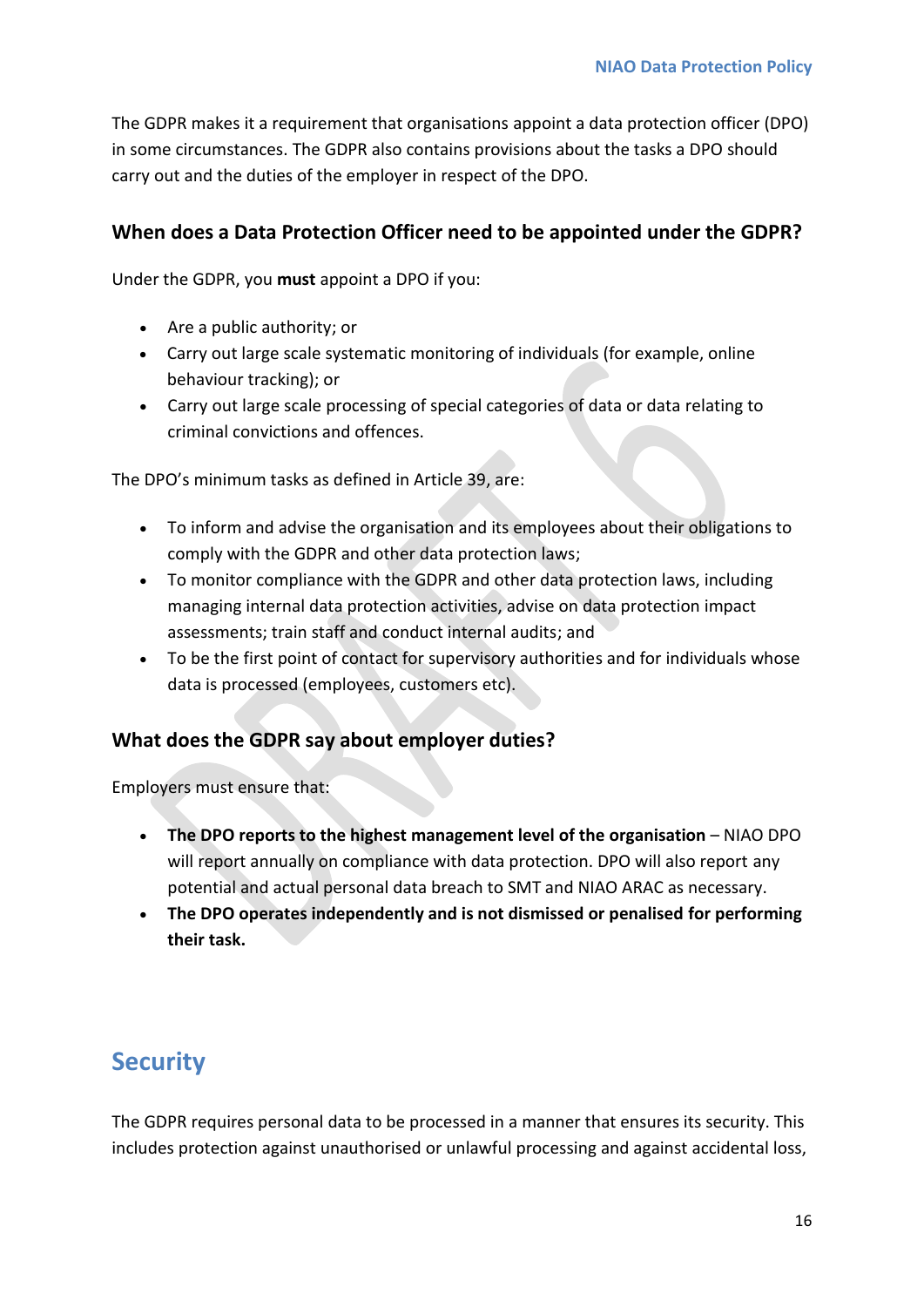destruction or damage. It requires that appropriate technical or organisational measures are used. Therefore, NIAO must ensure that it has:

- appropriate technical measures in place around encryption of laptops and password controls;
- Paper files stored and transmitted securely all staff must also comply with the policy on Securing Hard Copy Information (MIC 05/15); and
- Full compliance with the clear desk policy. Compliance with this policy is tested with periodic security checks.

# **Personal Data Breaches**

The GDPR introduces a duty on all organisations to report certain types of personal data breach to the relevant supervisory authority. Any organisation must:

- Identify what information has been breached, the numbers of records lost and the sensitivities of the breach;
- Notify the relevant supervisory authority without undue delay and, where feasible, within 72 hours of becoming aware of the breach;
- Inform those individuals without undue delay, if the breach is likely to result in a high risk of adversely affecting individuals' rights and freedoms;
- Have robust breach detection, investigation and internal reporting procedures in place. This will facilitate decision-making about whether or not there is a need to notify the relevant supervisory authority and the affected individuals; and
- Keep a record of any personal data breaches, regardless of whether they are required to notify.

## **What is a personal data breach?**

A personal data breach means a breach of security leading to the accidental or unlawful destruction, loss, alteration, unauthorised disclosure of, or access to, personal data. This includes breaches that are the result of both accidental and deliberate causes. It also means that a breach is more than just about losing personal data.

A personal data breach can be broadly defined as a security incident that has affected the confidentiality, integrity or availability of personal data. In short, there will be a personal data breach whenever any personal data is lost, destroyed, corrupted or disclosed; if someone accesses the data or passes it on without proper authorisation; or if the data is made unavailable and this unavailability has a significant negative effect on individuals.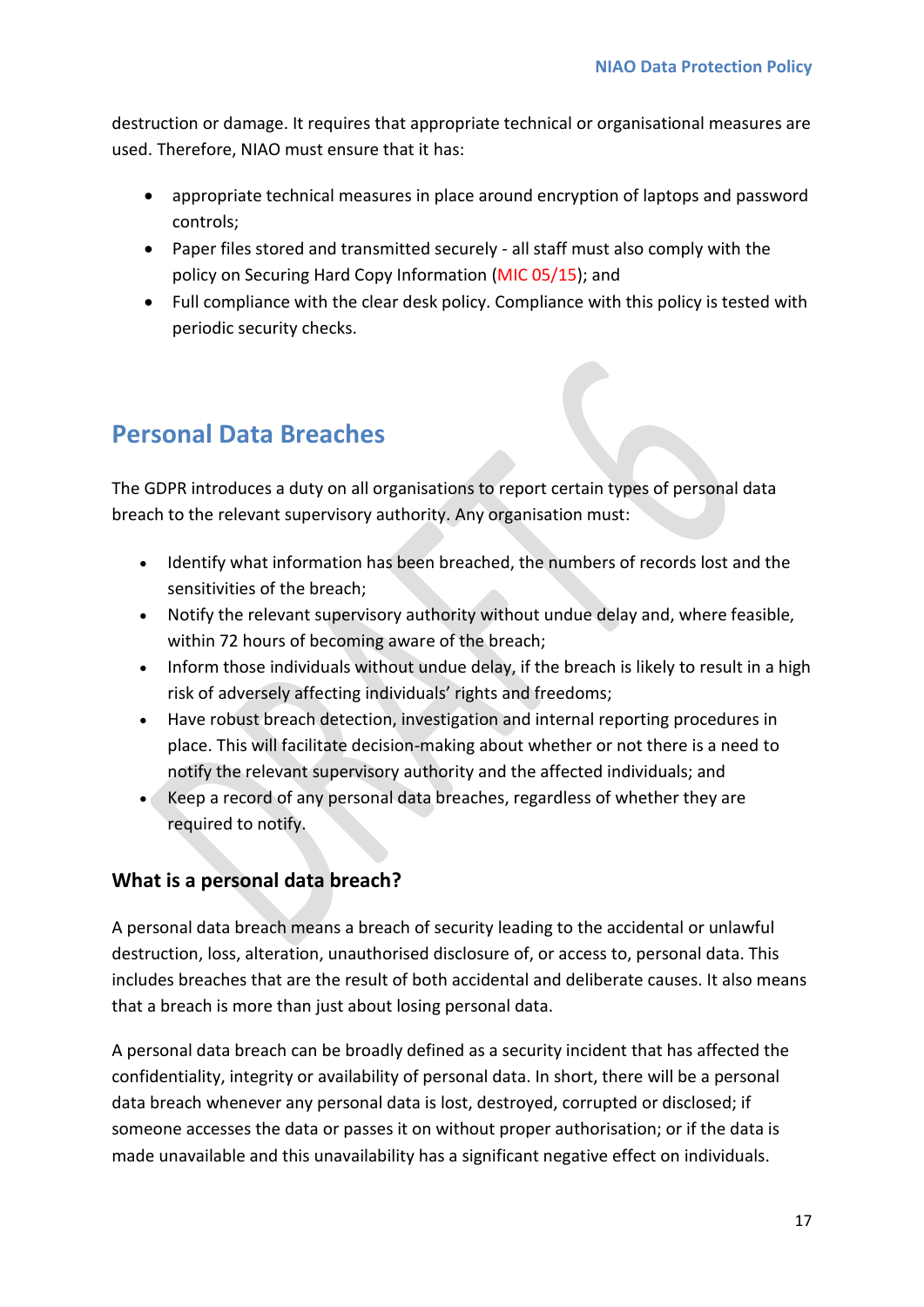## **Examples**

Personal data breaches can include:

- Access by an unauthorised third party;
- Deliberate or accidental action (or inaction) by a controller or processor;
- Sending personal data to an incorrect recipient;
- Computing devices containing personal data being lost or stolen;
- Alteration of personal data without permission; and
- Loss of availability of personal data.

## **What breaches do we need to notify the ICO about?**

When a personal data breach has occurred, we should establish the likelihood and severity of the resulting risk to people's rights and freedoms. If it's likely that there will be a risk then you must notify the ICO; if it's unlikely then you don't have to report it. However, if you decide you don't need to report the breach, you need to be able to justify this decision, so you should document it.

In assessing risk to rights and freedoms, it's important to focus on the potential negative consequences for individuals. Recital 85 of the GDPR explains that:

"A personal data breach may, if not addressed in an appropriate and timely manner, result in physical, material or non-material damage to natural persons such as loss of control over their personal data or limitation of their rights, discrimination, identity theft or fraud, financial loss, unauthorised reversal of pseudonymisation, damage to reputation, loss of confidentiality of personal data protected by professional secrecy or any other significant economic or social disadvantage to the natural person concerned."

This means that a breach can have a range of adverse effects on individuals, which include emotional distress, and physical and material damage. Some personal data breaches will not lead to risks beyond possible inconvenience to those who need the data to do their job. Other breaches can significantly affect individuals whose personal data has been compromised. You need to assess this case by case, looking at all relevant factors.

## **Example**

The theft of a customer database, the data of which may be used to commit identity fraud, would need to be notified, given the impact this is likely to have on those individuals who could suffer financial loss or other consequences. On the other hand, you would not normally need to notify the ICO, for example, about the loss or inappropriate alteration of a staff telephone list.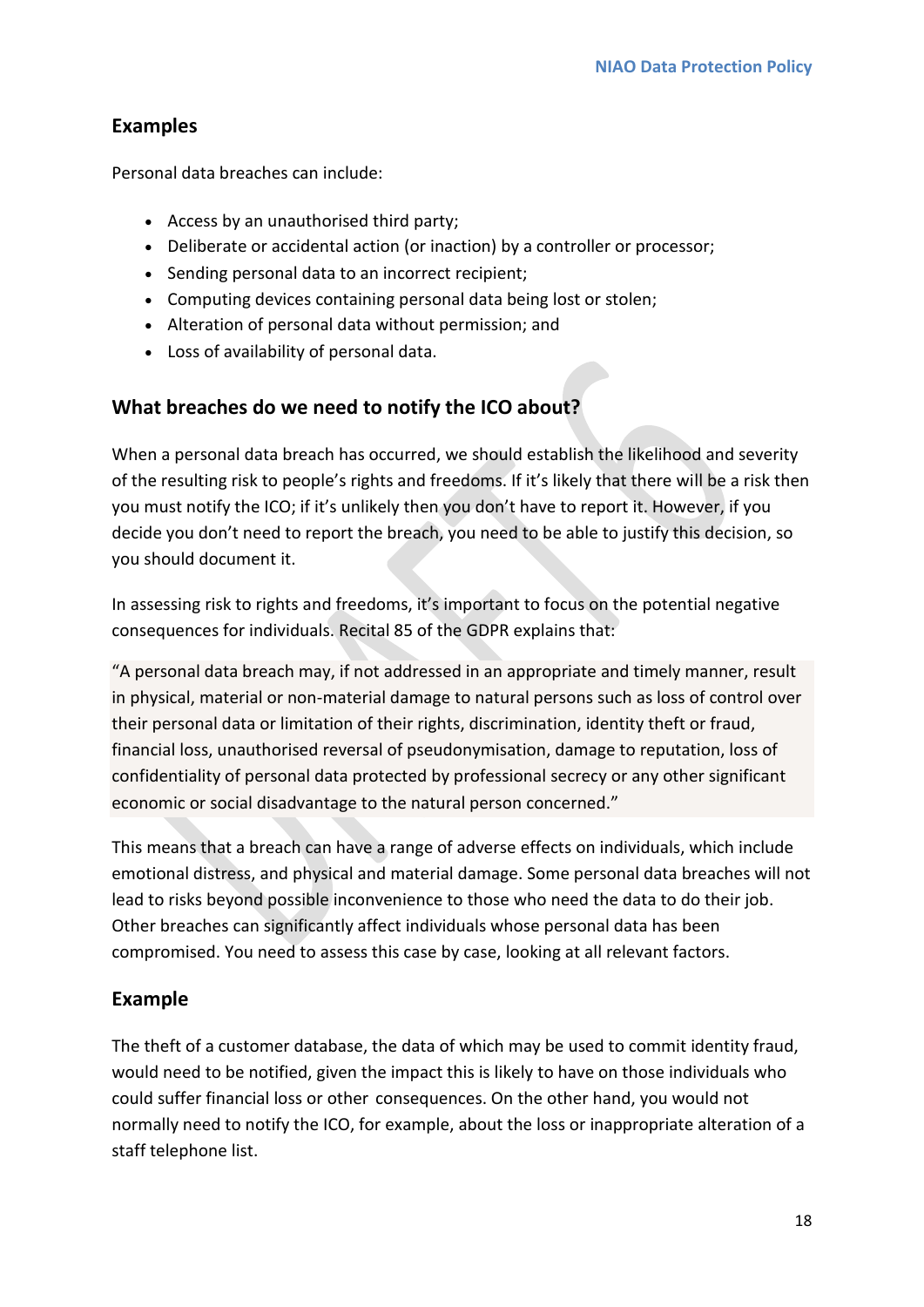## **What information must a breach notification to the supervisory authority contain?**

- a description of the nature of the personal data breach including, where possible:
- the categories and approximate number of individuals concerned; and
- the categories and approximate number of personal data records concerned;
- the name and contact details of the data protection officer (if your organisation has one) or other contact point where more information can be obtained;
- a description of the likely consequences of the personal data breach; and
- a description of the measures taken, or proposed to be taken, to deal with the personal data breach, including, where appropriate, the measures taken to mitigate any possible adverse effects.

#### **When do individuals need to know about a breach?**

If a breach is likely to result in a high risk to the rights and freedoms of individuals, those concerned directly must be informed without undue delay. A 'high risk' means the threshold for informing individuals is higher than for notifying the ICO. One of the main reasons for informing individuals is to help them take steps to protect themselves from the effects of a breach.

#### **What does the GDPR require an organisation to do in response to a breach?**

The requirement to notify the supervisory authority within 72 hours starts as soon as it is established that a breach has occurred. It is important that once any member of staff discovers they may have lost any personal data, they must contact the Office's emergency number as soon as possible, even if the potential breach is discovered outside working hours.

NIAO must record all breaches, regardless of whether or not they need to be reported to the ICO. The record should include the facts relating to the breach, its effects and the remedial action taken. This is part of our overall obligation to comply with the accountability principle, and allows ICO to verify our compliance with its notification duties under the GDPR.

As with any security incident, we will investigate whether or not the breach was a result of human error or a systemic issue and see how a recurrence can be prevented – whether this is through better processes, further training or other corrective steps.

#### **What will NIAO do in response to a potential personal data breach?**